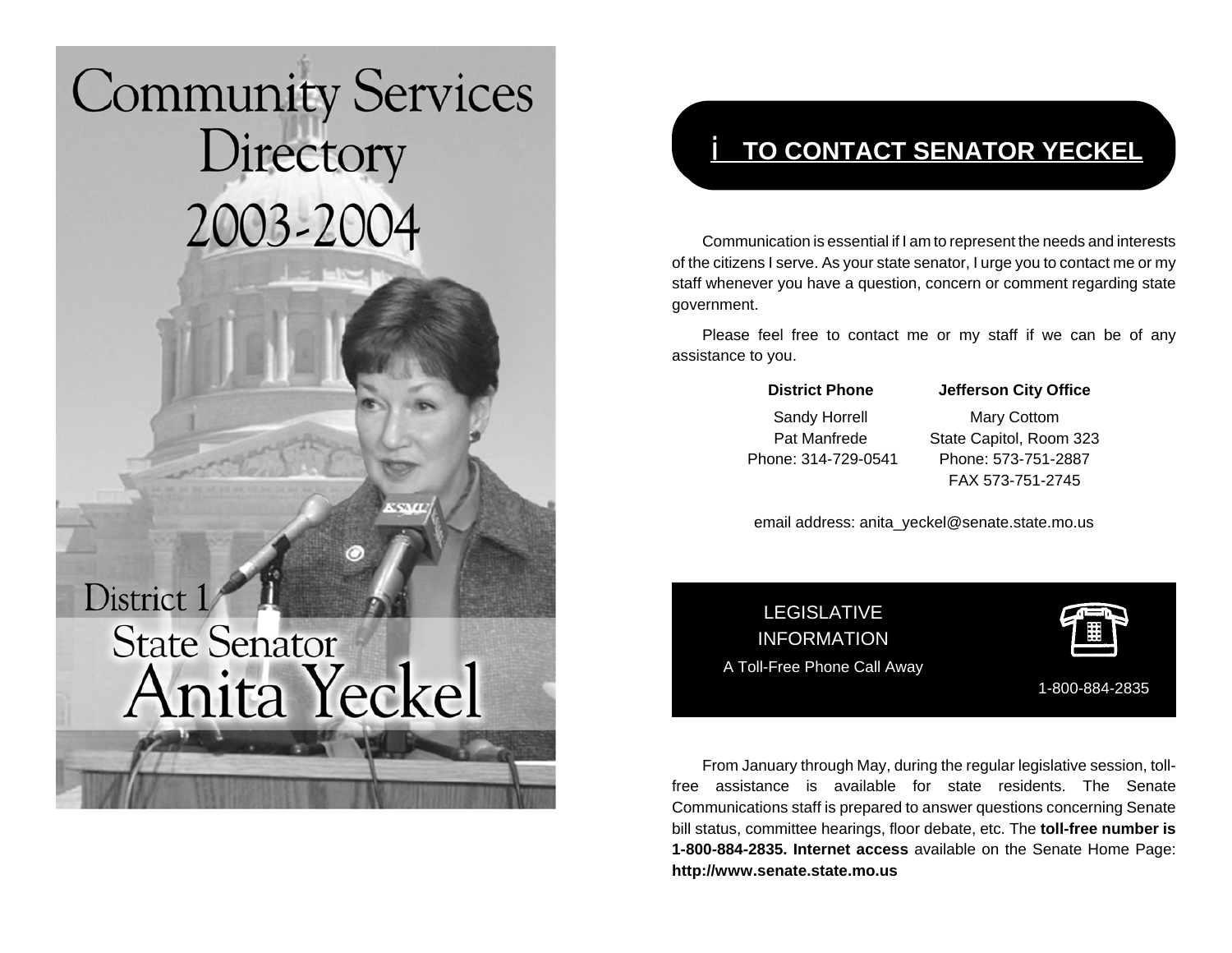

#### **MISSOURI SENATEJEFFERSON CITY**

 **Anita Yeckel 1ST DISTRICT**

 **ROOM 323, STATE CAPITOL 573-751-2887 ST. LOUIS, MISSOURI 63127 ST. LOUIS COUNTY PHONE 314-729-0541**

#### **August 2003**

#### *Dear Friends,*

*I am pleased to bring you the 2003-2004 Community Services Directory. We included several new telephone numbers, and I hope you will find it to be a quick and easy reference in locating city, county, state and federal telephone numbers and addresses.*

*Please replace your old directory with this new one to ensure that you have the most recent phone numbers and addresses available.*

*Inside this directory you will also find my 2003 Legislative Survey. Please fill this out and return it to my Capitol office. The answers to these questions will help me to better represent your interests in Jefferson City.*

*It is my privilege to represent the people of the 1st District in the Missouri Senate. If you have questions or concerns regarding state government or legislation, please do not hesitate to contact me.*

*Very truly yours,*

nita Geckel

*Anita Yeckel*

# i **TABLE OF CONTENTS**

| Important Municipal Numbers<br>$\overline{2}$      |
|----------------------------------------------------|
| <b>Elected Officials:</b>                          |
| 3                                                  |
| $\boldsymbol{4}$                                   |
| 7                                                  |
| 9                                                  |
| 10                                                 |
| 10                                                 |
| 11                                                 |
| 12                                                 |
| 12                                                 |
| 12<br>Senior Citizen Services                      |
| 13                                                 |
| 14                                                 |
| Health:                                            |
| 14                                                 |
| 15                                                 |
| 15<br>County Health Services                       |
| 16                                                 |
| 16                                                 |
| 17                                                 |
| 18                                                 |
| 19                                                 |
| State Information Facts and Tour Information<br>20 |
| Special Services (Hotlines)<br>22                  |
| 24                                                 |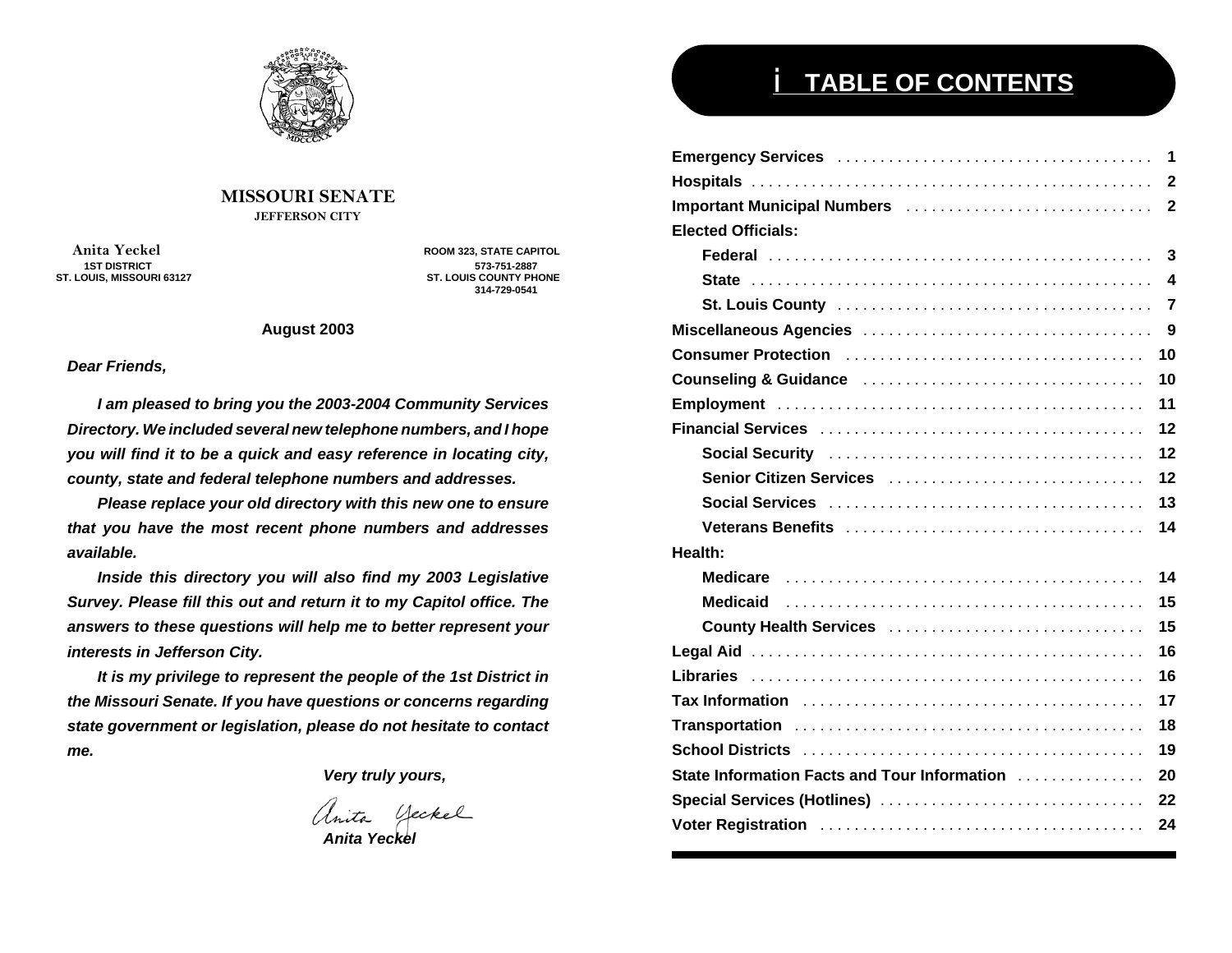# i **EMERGENCY SERVICES**

# **FOR ALL AMBULANCE, FIRE OR POLICE**

# **EMERGENCIES**

# **DIAL 911**

**For your safety and convenience, St. Louis City and County have consolidated their respective emergency numbers and established a 911 emergency number. At any time of the day or night, you may contact needed emergency services simply by dialing 911 and giving the following information:**

**1. Nature of the emergency.**

**2. Exact location -- street address, community, state.**

**3. Number of the phone from which you are calling.**

**USE 911 for emergency, except if earthquake occurs, use the other seven-digit number.**

## – **NON-EMERGENCY** –

| <b>Highway Patrol</b>  |               | 340-4000<br><b>Cell Phone *55</b> |
|------------------------|---------------|-----------------------------------|
| <b>FBI</b>             |               | 231-4324                          |
|                        | <b>POLICE</b> | <b>FIRE</b>                       |
| Affton                 | 889-2341      | 353-7676                          |
| Bella Villa            | 638-8840      | 631-4500                          |
| <b>Concord Village</b> | 889-2341      | 894-0420                          |
| Crestwood              | 729-4840      | 729-4740                          |
| Gardenville            | 889-2341      | 894-0420                          |
| Grantwood              | 889-2341      | 353-7676                          |
| Lakeshire              | 631-6222      | 353-7676                          |
| Lemay                  | 889-2341      | 631-4500                          |
| Mehlville              | 889-2341      | 894-0420                          |
| Oakville               | 889-2341      | 894-0420                          |
| St. George             | 631-1295      | 353-7676                          |
| <b>Sunset Hills</b>    | 849-4400      | 894-0420                          |
|                        |               |                                   |

# **HOSPITALS**

| Alexian Brothers Hospital  865-3333<br>3933 South Broadway                                            |                 |
|-------------------------------------------------------------------------------------------------------|-----------------|
| Alexian Brothers MedStop  892-3038<br>2900 Lemay Ferry Road                                           |                 |
| <b>Barnes-Jewish Hospital</b><br>362 S. Kingshighway Blvd.                                            |                 |
| Cardinal Glennon Children's Hospital  577-5600<br>Poison Control Center  772-5200<br>1465 South Grand |                 |
| <b>Des Peres Hospital</b><br>2345 Dougherty Ferry Rd.                                                 |                 |
| Forest Park Hospital  768-3000<br>6150 Oakland                                                        |                 |
| 3015 N. Ballas Road                                                                                   |                 |
| South County Dialysis Center  894-1851<br>4145 Union Road                                             |                 |
| St. Anthony's Medical Center  525-1000<br>10010 Kennerly Road                                         |                 |
| Hyland Center for Alcohol  525-7200<br>10020 Kennerly Road                                            |                 |
| St. John's Mercy Medical Center  569-6000<br>615 S. New Ballas Road                                   |                 |
| St. Joseph Hospital of Kirkwood  966-1500<br>525 Couch Avenue                                         |                 |
| St. Louis Children's Hospital  454-6000<br>One Children's Place<br>Pediatric Answer Line              | <b>454-KIDS</b> |
| St. Louis Connect Care<br>5535 Delmar                                                                 | 361-2273        |
| St. Louis County Health Center  842-1300<br>4580 S. Lindbergh                                         |                 |
| <b>St. Mary's Health Center</b><br>6420 Clayton Road                                                  |                 |
| Veterans Administration Medical Center [11] Neterans 287-0400<br>Jefferson Barracks                   |                 |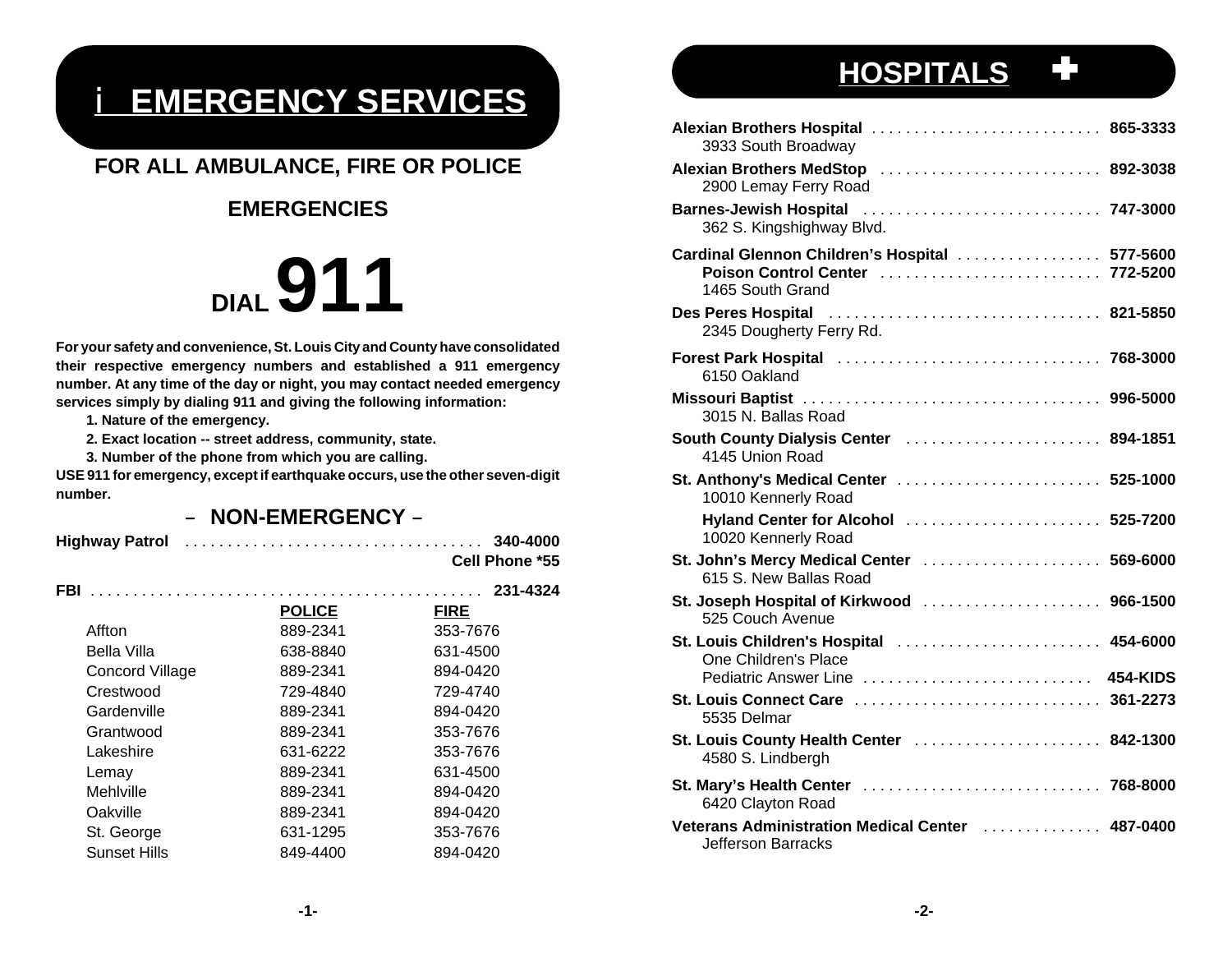# i **ELECTED OFFICIALS**

#### iFEDERAL GOVERNMENT

#### – **UNITED STATES PRESIDENT** –

**Name**

**George W. Bush** THE WHITE HOUSE 1600 Pennsylvania Avenue Washington, D.C. 20500

**Address**

#### **GREETINGS FROM THE PRESIDENT**

 You may request a greeting from our President for 50th and subsequent wedding anniversaries, and birthdays of individuals 80 years and over. Your request must be received six weeks prior to the event. Include in your request: name and home address of honoree(s), form of address (Mr., Mrs., etc.), exact date of occasion, age or number of years of marriage, the requestor's name and daytime phone number, any special mailing instructions other than to the honoree's address.

 All greeting requests must be submitted in writing preferably sent by fax to (202) 395-1232 or by mail to The White House, Attn: Greetings Office, Washington, DC 20502-0039. For more information about a limited number of other special occasions, visit www.whitehouse.gov/greeting/

#### – **UNITED STATES VICE PRESIDENT** –

**Dick Cheney Old Executive Office Bldg.** Washington, D.C. 20500

#### – **UNITED STATES SENATORS** –

| Name                       | <b>Address</b>                                                                                                      | <b>Telephone</b> |
|----------------------------|---------------------------------------------------------------------------------------------------------------------|------------------|
| <b>Christopher S. Bond</b> | 274 Russell Senate Office Bldg.<br>Washington, D.C. 20510                                                           | 202-224-5721     |
|                            | St. Louis Office:<br>7700 Bonhomme, Suite 615<br>St. Louis, MO 63105                                                | 314-725-4484     |
| <b>Jim Talent</b>          | 517 Hart Senate Office Building<br>Washington, D.C. 20510                                                           | 202-224-6154     |
|                            | St. Louis Office:<br>Thomas F. Eagleton Federal Courthouse<br>111 S. Tenth St., Suite 23.360<br>St. Louis, MO 63102 | 314-436-3416     |

#### – **UNITED STATES CONGRESSMAN** –

| Name                       | <b>Address</b>                                          | <b>Telephone</b> |
|----------------------------|---------------------------------------------------------|------------------|
| <b>Richard A. Gephardt</b> | 1226 Longworth Office Bldg.<br>Washington, D.C. 20515   | 202-225-2671     |
|                            | 11140 S. Towne Square, Suite 201<br>St. Louis. MO 63123 | 314-894-3400     |

# **STATE GOVERNMENT**

## – **MISSOURI STATE SENATOR** –**1ST SENATORIAL DISTRICT**

| Name                         | <b>Address</b>                                      | <b>Telephone</b> |
|------------------------------|-----------------------------------------------------|------------------|
| Anita Yeckel<br>1st District | Room 323, State Capitol<br>Jefferson City, MO 65101 | 573-751-2887     |
|                              | <b>District Phone:</b>                              | 314-729-0541     |

### – **MISSOURI STATE REPRESENTATIVES** –**1ST SENATORIAL DISTRICT**

You may write to your state representatives at the following Jefferson City address:

## House Post OfficeState Capitol Jefferson City, MO 65101

Listed below are the names and home addresses of your area state representatives:

| Name                                 | <b>Home Address</b>                           | <b>Telephone</b> |
|--------------------------------------|-----------------------------------------------|------------------|
| <b>Jim Avery</b><br>District 95      | 7939 Royal Arms Ct. #4<br>St. Louis, MO 63123 | 314-302-5553     |
| <b>Pat Yeager</b><br>District 96     | 729 Reed<br>St. Louis, MO 63125               | 314-631-7194     |
| <b>Walt Bivins</b><br>District 97    | 9 Idecker Ct.<br>St. Louis, MO 63129          | 314-487-1117     |
| <b>Sue Schoemehl</b><br>District 100 | 2629 Bluff Ridge Dr.<br>St. Louis, MO 63129   | 314-846-0717     |
| Jim Lembke<br>District 85            | 812 Annlynn Ct.<br>St. Louis, MO 63125        | 314-845-8508     |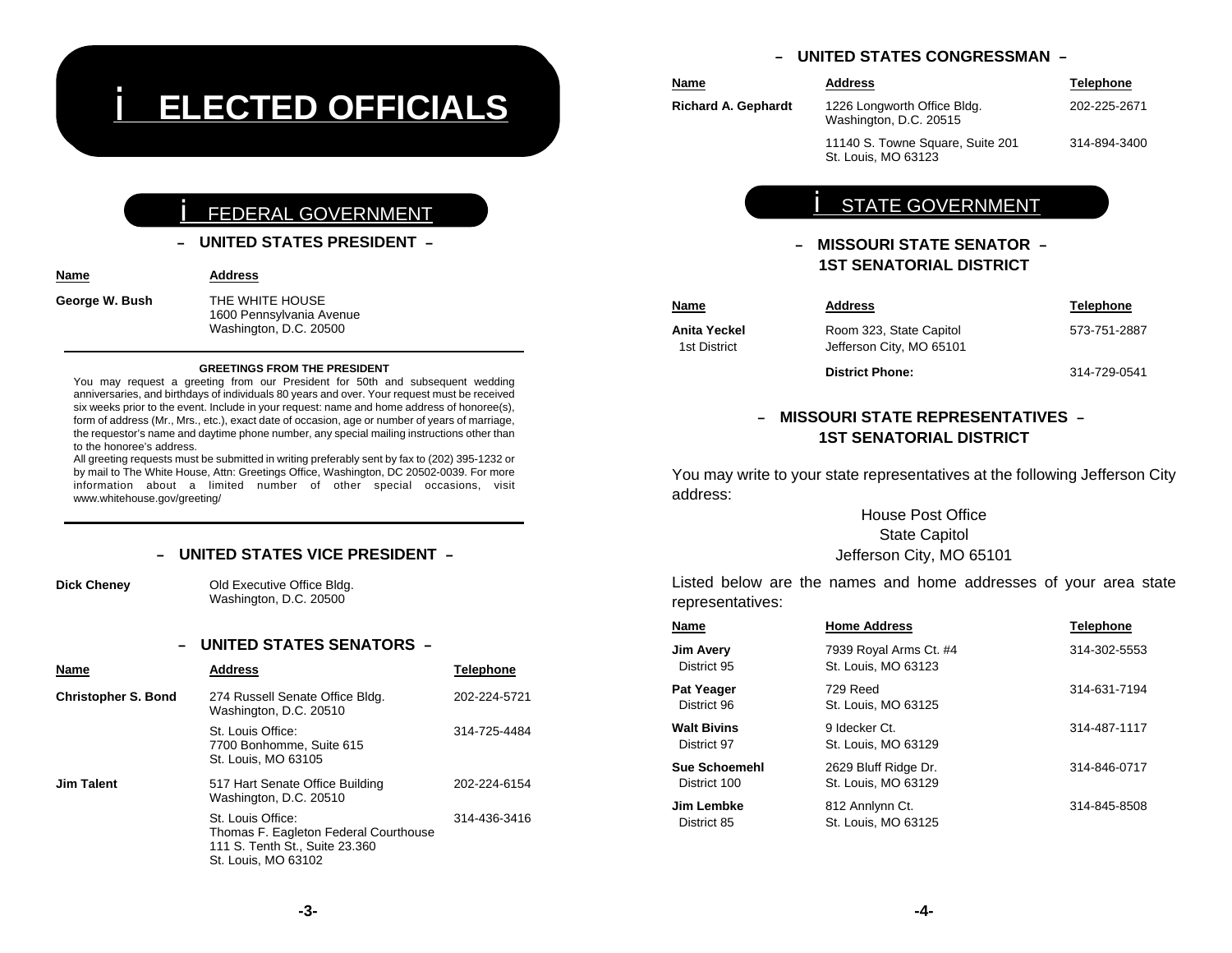## **STATEWIDE ELECTED OFFICIALS**

| <b>Address</b>                                                                                                                             | <b>Telephone</b>             |
|--------------------------------------------------------------------------------------------------------------------------------------------|------------------------------|
| <b>Executive Office</b><br>State Capitol, Room 216<br>Jefferson City, MO 65101                                                             | 573-751-3222                 |
| St. Louis Office:<br>Wainwright State Office Complex<br>111 N. 7th Street, Suite 929<br>St. Louis, MO 63101                                | 314-340-6900                 |
| State Capitol, Room 121<br>Jefferson City, MO 65101                                                                                        | 573-751-4727                 |
| State Capitol, Room 208<br>Jefferson City, MO 65101                                                                                        | 573-751-4936                 |
| St. Louis Office:<br><b>Corporate Division</b><br>Wainwright State Office Building<br>111 N. 7th Street, Room 225<br>St. Louis, MO 63101   | 314-340-7490                 |
| State Capitol, Room 229<br>Jefferson City, MO 65101                                                                                        | 573-751-2411                 |
| State Capitol, Room 224<br>Jefferson City, MO 65101                                                                                        | 573-751-4824                 |
| Supreme Court Building<br>Jefferson City, MO 65101<br>St. Louis Office:<br>Wainwright State Office Building<br>111 N. 7th Street, Room 903 | 573-751-3321<br>314-340-6815 |
|                                                                                                                                            | St. Louis, MO 63101          |

#### **MISSOURI STATEWIDE REFERENCE CENTER**

They can answer your questions on just about anything!

Birth certificates, tuition, cholesterol, national debt, trade shows, sports facts, car values, recipes, statistics

You ask, they'll answer -- with quick, short, factual information

#### **1-800-633-0603**

A service provided by the Missouri State Library and local Missouri libraries.

# **STATE DEPARTMENTS**

| Administration  573-751-3311<br>P.O. Box 809, Jefferson City, MO 65102                                                                                                                                              |                                      |
|---------------------------------------------------------------------------------------------------------------------------------------------------------------------------------------------------------------------|--------------------------------------|
| Agriculture  573-751-4521<br>P.O. Box 630, Jefferson City, MO 65102                                                                                                                                                 |                                      |
| Conservation  573-751-4115<br>P.O. Box 180, Jefferson City, MO 65102                                                                                                                                                |                                      |
| P.O. Box 236, Jefferson City, MO 65102                                                                                                                                                                              |                                      |
| Economic Development  573-751-4962<br>P.O. Box 1157, Jefferson City, MO 65102<br><b>Public Service Commission</b><br>200 Madison St., Jefferson City, Mo 65101 573-751-3234<br>PSC Consumer Hotline  1-800-392-4211 |                                      |
|                                                                                                                                                                                                                     |                                      |
| Elementary & Secondary Education  573-751-4212<br>P.O. Box 480, Jefferson City, MO 65102                                                                                                                            |                                      |
| <b>Health</b><br>P.O. Box 570, Jefferson City, MO 65102                                                                                                                                                             |                                      |
| (Acquired Immune Deficiency Syndrome)                                                                                                                                                                               |                                      |
| Birth Records  573-751-6387                                                                                                                                                                                         |                                      |
| Death Records  573-751-6374 or 751-6376                                                                                                                                                                             |                                      |
| Marriage & Divorce Records  573-751-6382                                                                                                                                                                            |                                      |
| 3515 Amazonas Drive, Jefferson City, MO 65109                                                                                                                                                                       |                                      |
| Highways & Transportation  1-888-275-6636<br>P.O. Box 270, Jefferson City, MO 65102                                                                                                                                 |                                      |
| Truman State Office Bldg.,<br>310 W. High St., Room 630, Jefferson City, MO 65101-0690                                                                                                                              |                                      |
| Labor & Industrial Relations  573-751-4091<br>3315 W. Truman Blvd., P.O. Box 504, Jefferson City, MO 65109                                                                                                          |                                      |
| Mental Health<br>P.O. Box 687, 1706 E. Elm, Jefferson City, MO 65102                                                                                                                                                | 1-800-364-9687<br>or<br>573-751-4122 |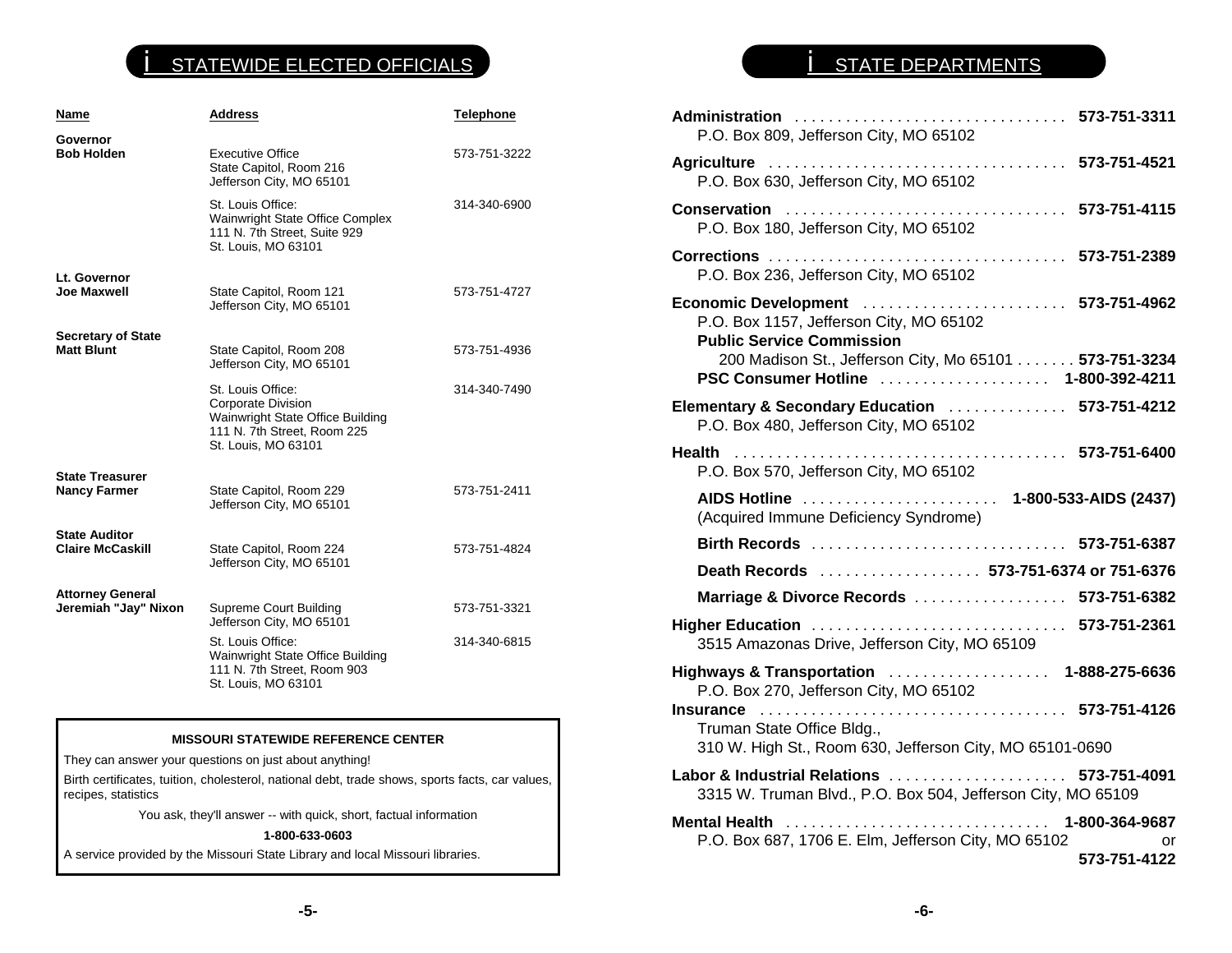| Natural Resources                                             | 573-751-4422   |
|---------------------------------------------------------------|----------------|
| P.O. Box 176, Jefferson City, MO 65102                        |                |
| Natural Resources Hotline Alberts Alberts Alberts             | 1-800-334-6946 |
|                                                               | 573-751-9263   |
| Public Safety                                                 | 573-751-4905   |
| 301 W. High St., Room 870, Jefferson City, MO 65102           |                |
|                                                               |                |
| Fire Marshal                                                  | 573-751-2930   |
| Highway Patrol-Waggoner Bldg., 1510 E. Elm 573-751-3313       |                |
| P.O. Box 311, Jefferson City, MO 65105                        | 573-751-4450   |
| Lottery Commission<br>P.O. Box 1603, Jefferson City, MO 65102 | 573-751-4050   |
| Social Services<br>P.O. Box 1527, Jefferson City, MO 65102    | 573-751-4815   |
| <b>Tourism</b><br>P.O. Box 1005, Jefferson City, MO 65102     | 573-751-4133   |

## **i** St. LOUIS COUNTY GOVERNMENT

| George R. "Buzz" Westfall, County Executive  615-7016<br>41 S. Central Ave., 9th Floor, Clayton, MO 63105 |          |
|-----------------------------------------------------------------------------------------------------------|----------|
| Rosemary Reisse, Citizens Advocate  615-7021                                                              |          |
| <b>St. Louis County Council:</b>                                                                          |          |
| 7316 Sutherland Ave., St. Louis, MO 63119                                                                 |          |
| 10133 Jeffleigh Ln., St. Louis, MO 63123                                                                  |          |
| Mayor:                                                                                                    |          |
| Bella Villa, John Cowie                                                                                   | 638-8840 |
| <b>Crestwood, James Robertson</b> 729-4700                                                                |          |
| Grantwood, Kenneth M. Wilhelms                                                                            | 842-4409 |
| Green Park, Steven Armstrong                                                                              | 894-7336 |
| Lakeshire, Robert A. Bilzing  631-6222                                                                    |          |

# – **ST. LOUIS COUNTY GOVERNMENT DEPARTMENTS**  –**Information Desk** .................................. 615-5000

| <b>Administration:</b><br>James E. Baker, Director<br>Bruce Kendrick, Exec. Asst.                | 615-7046<br>615-0339 |
|--------------------------------------------------------------------------------------------------|----------------------|
| <b>Community Health Dept.</b>                                                                    |                      |
| <b>County Counselor:</b><br>Patricia Redington<br>41 S. Central Ave., Clayton, MO 63105          |                      |
| <b>Highways &amp; Traffic:</b><br>Michael Dooley, Director  615-8538<br>(emergency) 615-1111     |                      |
| <b>Human Services:</b><br>Marilyn Robinson, Director  615-4453                                   |                      |
| Metropolitan Sewer District:  768-6200<br>Valerie Williams, Customer Service  768-6344           |                      |
| <b>Parks &amp; Recreation:</b>                                                                   |                      |
| Planning:<br>Glenn Powers, Director  615-2515                                                    |                      |
| Police:<br>Superintendent<br>(emergency) 889-2341 or 911                                         |                      |
| <b>Public Works:</b><br>Gary Earls, Acting Director  615-7081                                    |                      |
| <b>Prosecuting Attorney:</b>                                                                     |                      |
| Revenue:                                                                                         |                      |
| Board of Police Commissioners:  889-2341                                                         |                      |
| Board of Election Commissioners:  615-1800                                                       |                      |
| St. Louis County Government Center South  615-4000<br>4546 Lemay Ferry Road, St. Louis, MO 63129 |                      |

**St. George,** Michael Lorino ........................ 631-1295 **Sunset Hills,** James A. Hobbs ..................... 849-3400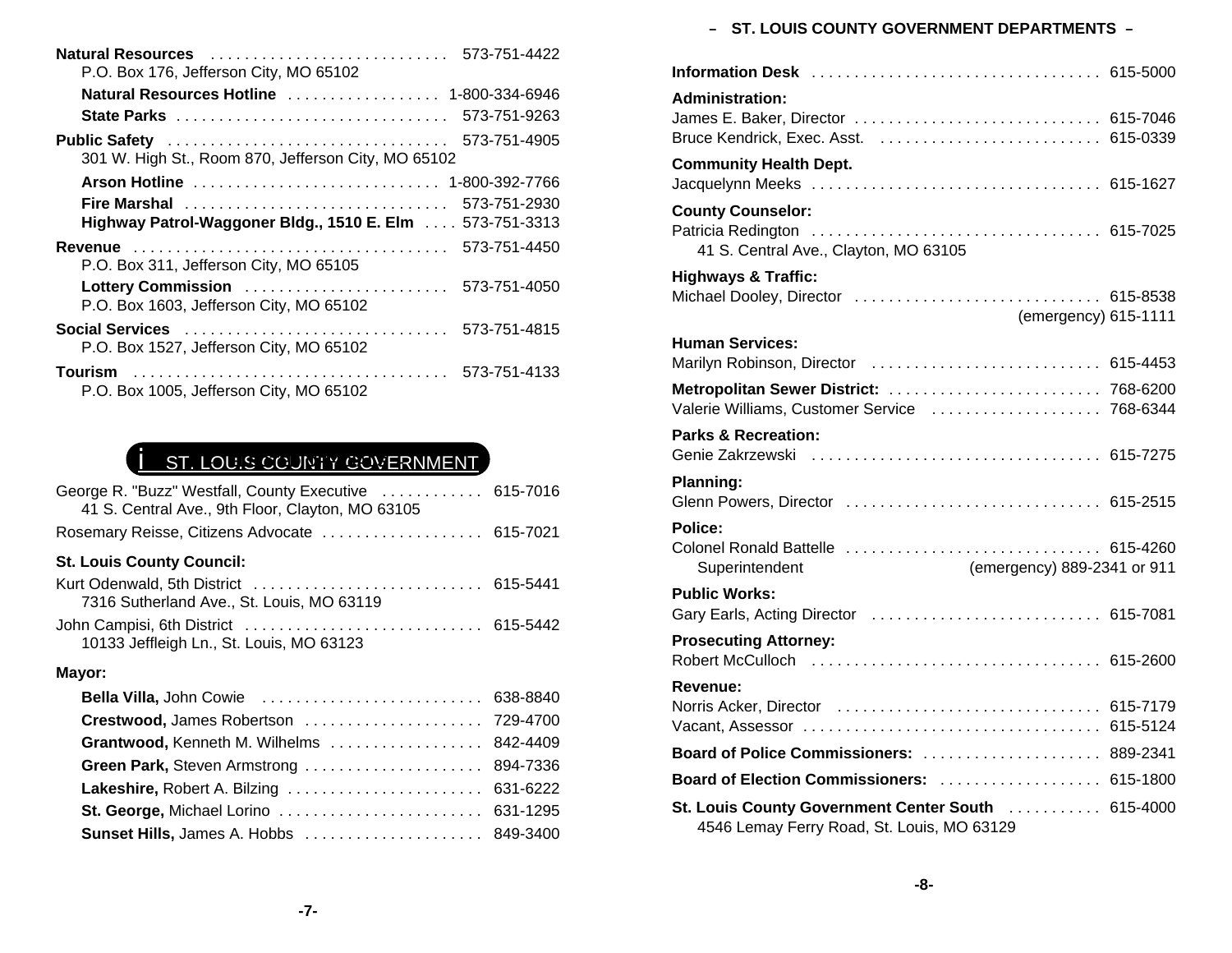# **OTHER IMPORTANT AGENCIES** YOU MAY WISH TO CONTACT

| <b>Child Support Enforcement Division, State of Missouri</b>                                                                                  |  |
|-----------------------------------------------------------------------------------------------------------------------------------------------|--|
|                                                                                                                                               |  |
|                                                                                                                                               |  |
| Planning an outing?<br>National Weather Service  616-441-8467<br>Forecasts and Temperatures -- Lambert Field<br>Time and Temperature 321-2222 |  |
| A friend in trouble?<br>637 Dunn Rd., Ste. 180, Hazelwood, MO 63042                                                                           |  |
| AA - Alcoholics Anonymous  647-3677<br>2683 South Big Bend Blvd.                                                                              |  |
| Mental Health Association  773-1399<br>1905 South Grand                                                                                       |  |
| National Council on Alcoholism and Drug Abuse  962-3456<br>8790 Manchester                                                                    |  |
| Life Crisis Services (24 hours)  647-4357<br>1423 South Big Bend Blvd.                                                                        |  |
| Child Mental Health  615-0600                                                                                                                 |  |
| <b>Rabies Control:</b>                                                                                                                        |  |
| <b>Need a Helping Hand?</b>                                                                                                                   |  |
| 9801 Mackenzie                                                                                                                                |  |
| South County Senior Center  631-8698<br>9451 Gentry Road                                                                                      |  |
| St. Louis Housing Resource Center  802-5444<br>2734 Gravois                                                                                   |  |

# **i** CONSUMER PROTECTION

It has been said the best defense is a good offense. The best protection against being defrauded or deceived is careful shopping. The agencies listed below are not just places to go when you have a grievance but are good places to check before you make a purchase to find out the record of particular products or businesses.

| <b>Better Business Bureau</b> 645-3300<br>12 Sunnen Drive      |
|----------------------------------------------------------------|
|                                                                |
| <b>Trade Offense Division - Consumer Fraud</b>                 |
|                                                                |
| Office of the Attorney General                                 |
| Wainwright State Office Building, 111 N. 7th Street, Suite 903 |
|                                                                |

# **i** COUNSELING & GUIDANCE

There are times when you just need someone to talk to. In addition to our churches and synagogues, there are several counseling and guidance centers serving children and adults in St. Louis County.

| 7435 Watson Road, Suite 100B<br>St. Louis, MO 63119                                                            |  |
|----------------------------------------------------------------------------------------------------------------|--|
| Wainwright State Office Complex, 111 N. 7th Street, Room 331<br>St. Louis, MO 63101                            |  |
| 10499 St. Charles Rock Rd., Room 401<br>St. Ann, MO 63074                                                      |  |
| 8790 Manchester<br>St. Louis, MO 63144                                                                         |  |
| St. Louis Regional Center for the Developmentally<br><b>Disabled</b><br>211 N Lindbergh<br>St. Louis, MO 63141 |  |
| 1111 Olive Street<br>St. Louis, MO 63101                                                                       |  |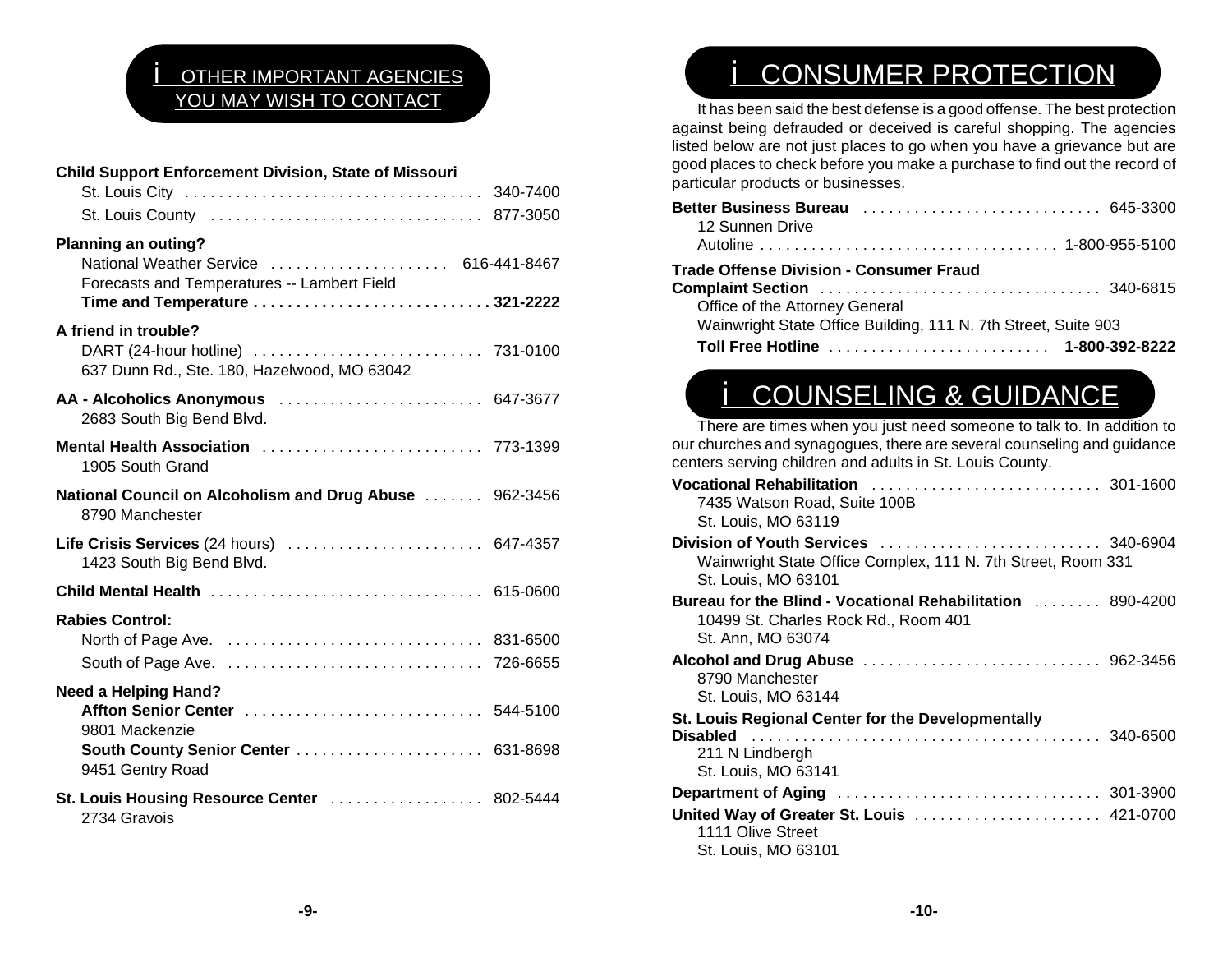# i EMPLOYMENT

There are two parts to getting a job. First, you have to know it is available, and second, you have to have the required qualifications. For the location of the largest file of available jobs and to apply for unemployment compensation, contact:

| Missouri Division of Employment Security  573-751-3215<br>421 East Dunklin Ave., P.O. Box 59<br>Jefferson City, MO 65104 |
|--------------------------------------------------------------------------------------------------------------------------|
| Employment Security  416-2917<br>7545 S. Lindbergh, Ste. 140<br>St. Louis, MO 63125                                      |
| Employment Security - South St. Louis Office  301-7900<br>6821 S. Broadway<br>St. Louis, MO 63111                        |
| Employment Security - Downtown Office  340-4950<br>505 Washington<br>St. Louis, MO 63101                                 |
| Civil Service Commission-Federal Job Information 1-800-688-9889<br>815 Olive<br>St. Louis, MO 63103                      |
| Wainwright State Office Complex, 111 N. 7th Street, Room 250<br>St. Louis, MO 63101                                      |
| Unemployment Insurance, 505 Washington  1-800-320-2519                                                                   |
| <for and="" for="" guidance,="" interviews="" job="" preparation="" specialized="" td="" training="" try:<=""></for>     |
| Missouri Division of Labor Standards  1-800-475-2130<br>P.O. Box 449, Jefferson City, MO 65102                           |
| Missouri Vocational Rehabilitation  573-751-3251<br>2401 E. McCarty<br>Jefferson City, MO 65101                          |
| Vocational Rehabilitation District Office  301-1600<br>St. Louis County Office, 7435 Watson Road, Suite 100 B            |

St. Louis, MO 63119

# i **FINANCIAL SERVICES**

## – **SOCIAL SECURITY** –

Almost every American reaching age 65 today is eligible for Social Security benefits on that birthday. Check your eligibility with our nearest Social Security district office. Check at least 3 months before your 65th birthday. You may apply for these benefits at age 62 if you prefer, but early payment will reduce the monthly benefit amount for the rest of your life. Your Social Security district office can give you specific personal information. Take your Social Security card with you when you visit the SSA Office. The address of the closest SSA office is

| Social Security Administration Office $\,\ldots\ldots\ldots\,$ 1-800-772-1213                                                 |  |
|-------------------------------------------------------------------------------------------------------------------------------|--|
| 4365 Chippewa<br>St. Louis, MO 63116                                                                                          |  |
| For zip codes 63126, 63127 and 63128 849-4631<br>3890 S. Lindbergh, Ste. 200, Enterprise Bank Building<br>St. Louis, MO 63127 |  |
| For zip code 63129                                                                                                            |  |
| 2160 Tenbrook<br>Arnold, MO 63010                                                                                             |  |

The Social Security office also makes determinations on claims for disability benefits. It pays benefits to people who are totally disabled either permanently or temporarily if they have worked five of the last ten years.

A new program has taken the place of the federal-state programs of public assistance payments to the aged, blind or disabled. You may apply for this assistance, called "supplemental security income payments", at the SSA office.

## **SENIOR CITIZEN SERVICES**

### <sup>&</sup>lt; **CORP -- County Older Resident Programs**

CORP is a division of the St. Louis County Department of Human Services. CORP provides a variety of programs and services designed to help adults 60 years of age and older live independently in their own homes as long as possible. If you are interested in participating or volunteering in the program, contact the following:

| CORP - South County Area Field Operation  615-4516   |  |
|------------------------------------------------------|--|
| 9700 Mackenzie, St. Louis, MO 63123                  |  |
| Missouri Senior Prescription Program  1-866-556-9316 |  |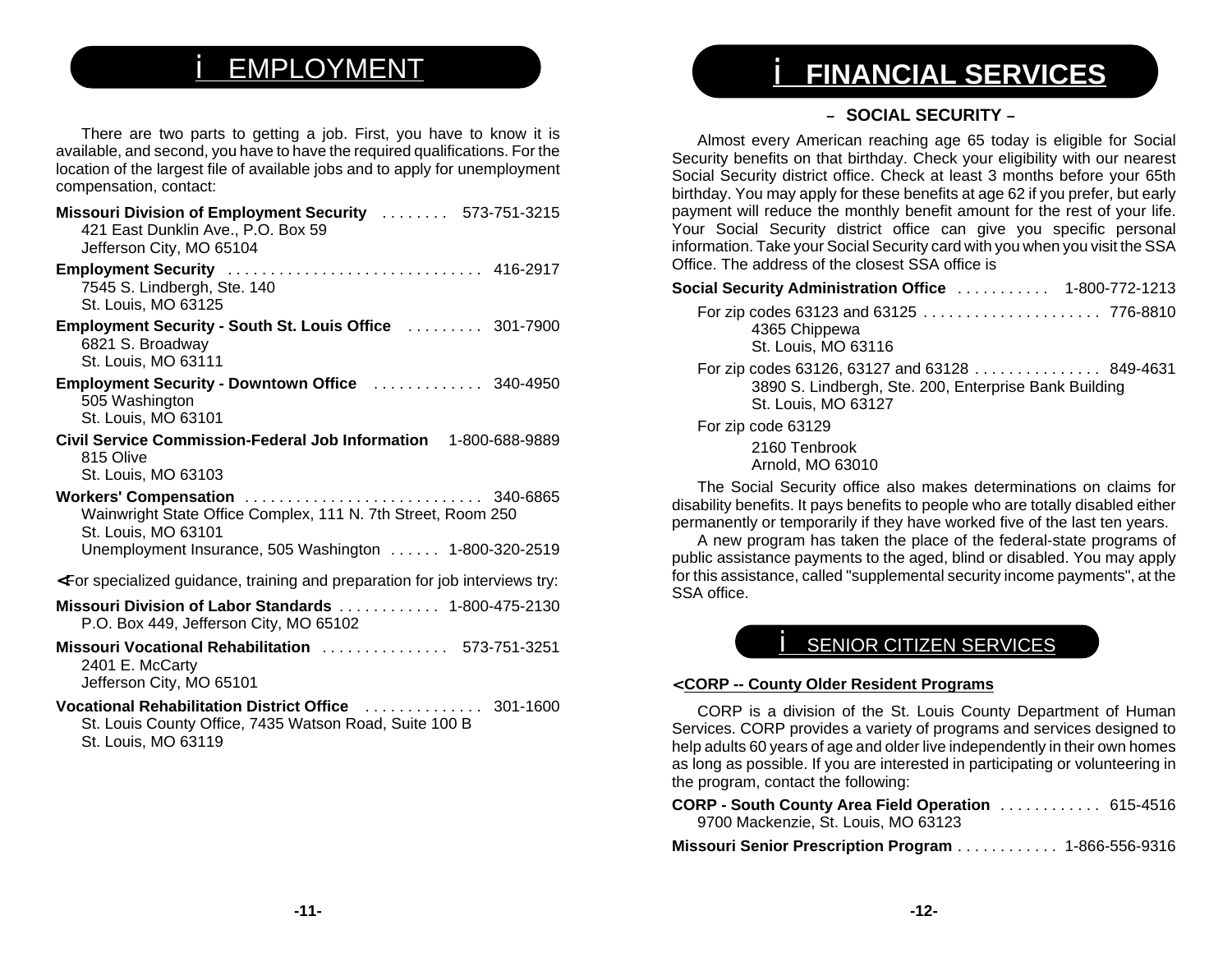## <sup>&</sup>lt; **Programs Offered By CORP**

| Transportation                      | Information and Referral         |  |
|-------------------------------------|----------------------------------|--|
| Visitor/Connect                     | Legal Assistance                 |  |
| Home Care and Repair                | Crime Prevention and Home Safety |  |
| Tax and Circuit Breaker Preparation |                                  |  |
|                                     |                                  |  |

**Telephone Reassurance** ............................ 845-4019 (Regularly scheduled phone calls between the elderly to

make sure all is well)

< **MEAAA** ...................................... 636-207-0847

14535 Manchester Rd. 63011

The Mid-East Area Agency on Aging provides services and programs for adults 60 years or older of all income levels in St. Louis, Jefferson, Franklin and St. Charles counties. The services offered are too numerous to mention here, but included are Older Adults Transportation (OATS), Meals on Wheels, and access to Senior Centers.

## **i** SOCIAL SERVICES

Because of changes in federal welfare laws resulting from the passage of the "Personal Responsibility and Work Opportunity Reconciliation Act of 1996," much of the responsibility for the administration of welfare programs has been shifted to the states. Missouri did not pass a comprehensive welfare reform measure this year; therefore, for information concerning eligibility for assistance programs, contact your local Family Services office.

## **Division of Family Services** ......................... 426-9600

9900 Page Avenue St. Louis County, MO 63132

**Vital Statistics** - Birth Certificates and Death Certificates

| 634 N. Grand        |  |
|---------------------|--|
| St. Louis, MO 63103 |  |
|                     |  |
|                     |  |
| 111 S. Meramec      |  |

# i VETERANS BENEFITS

The federal government has made numerous special benefits available to veterans. To check on questions concerning disability benefits, veterans pensions, scholarships and loans under the GI bill, contact:

**Veterans Administration Regional Office -**

| 400 S. 18th Street                                   |  |
|------------------------------------------------------|--|
| St. Louis, MO 63103                                  |  |
| Missouri Veterans Commission 573-751-3779            |  |
| Veterans Information Hotline  866-838-4636           |  |
| Veterans Hospitals                                   |  |
|                                                      |  |
|                                                      |  |
|                                                      |  |
|                                                      |  |
|                                                      |  |
| Veterans Recognition Programs 866-834-3431           |  |
| State Approving Agency - Veterans Education 822-3196 |  |
|                                                      |  |

# i **HEALTH**

### – **MEDICARE** –

People who are over 65 years of age or have been entitled to Social Security disability payments for 24 or more consecutive months are eligible for Medicare.

Medicare is a federal program that consists of two parts -- hospital insurance and medical insurance. Hospital insurance helps pay the cost of hospital care as well as certain kinds of follow-up care. Medical insurance helps pay the cost of physicians' services, outpatient hospital services, and certain medical items and services not covered by the hospital insurance.

People who utilize the medical insurance program must pay a basic monthly premium of \$50. Medicare hospital insurance is free of charge.

For more information concerning Medicare benefits, contact:

| <b>Social Security Administration Access 2018</b> | 1-800-772-1213 |
|---------------------------------------------------|----------------|
| See page 12 for addresses                         |                |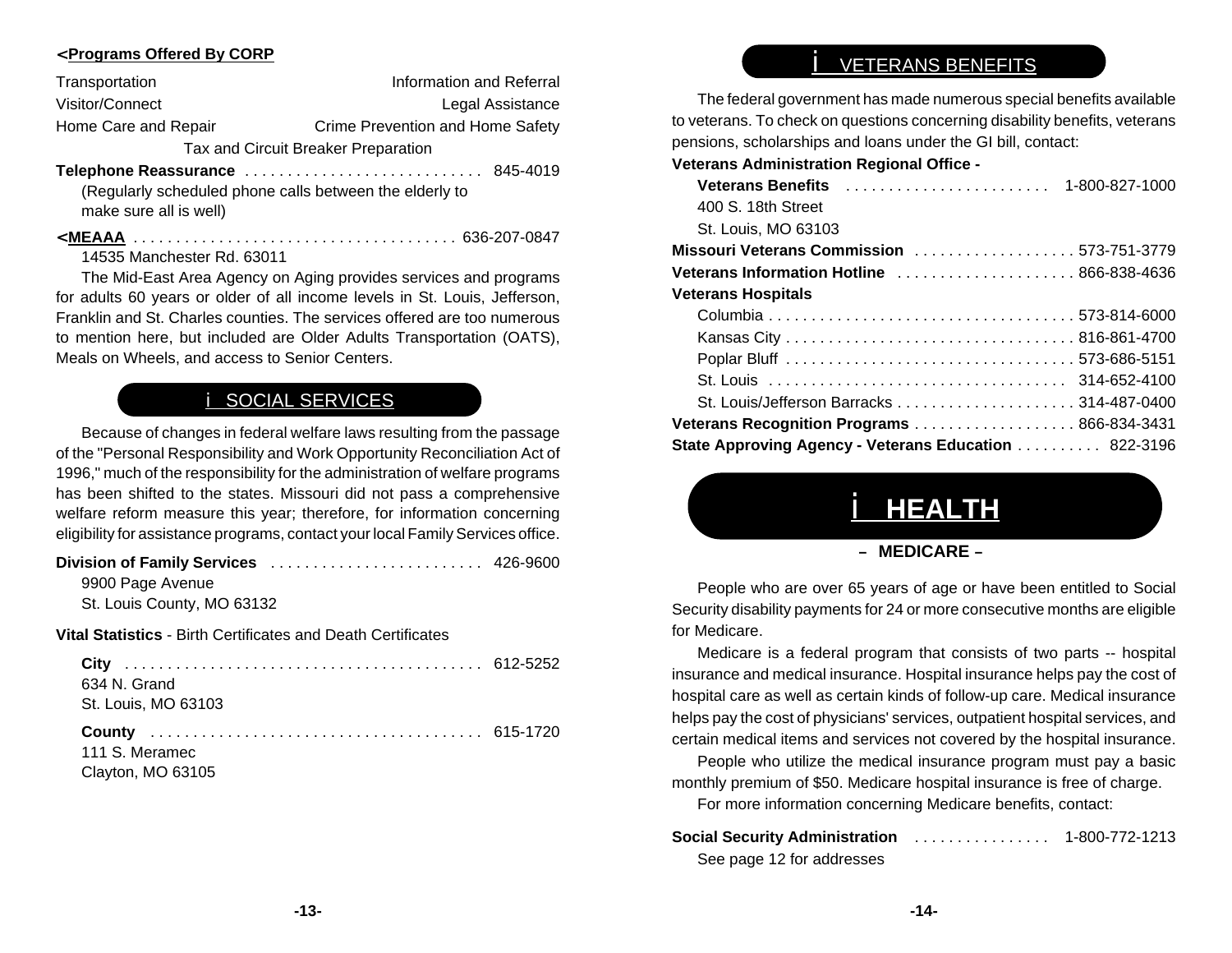## – **MEDICAID** –

Medicaid is a health assistance program administered by the state according to certain federal guidelines. Ten percent of all Americans benefit from the program, which exists in every state except Arizona.

Medicaid pays for visits to the doctor; immunization for diseases such as measles, tetanus and polio; ambulance services in case of emergency; hospital care; yearly eye examinations; children's glasses; laboratory and x-ray services; home health care; family planning; and certain dental work and prescriptions. For more information, contact:

## **Division of Family Services** ......................... 426-9600

9900 Page Avenue

St. Louis County, MO 63132

### – **COUNTY HEALTH SERVICES** –

Numerous specialized health services are available from the St. Louis County Health Department, including chest x-rays, service to crippled children and adults, dental care for low-income families and treatment for venereal disease. These services are available at area clinics throughout the county. For further information or the location of the clinic nearest you, contact:

| <b>County Health Information</b>                                                                         | 615-0600 |
|----------------------------------------------------------------------------------------------------------|----------|
| 111 S. Meramec                                                                                           |          |
| St. Louis, MO 63105                                                                                      |          |
| <b>South County Health Clinic </b>                                                                       | 842-1300 |
| 4580 S. Lindbergh                                                                                        |          |
| St. Louis, MO 63127                                                                                      |          |
| <for food="" information="" missouri's="" program,<br="" regarding="" special="" stamp="">contact:</for> |          |
| Food Stamp Information                                                                                   | 426-9600 |
| St. Louis County                                                                                         |          |
| 9900 Page Avenue                                                                                         |          |
| St. Louis, MO 63132                                                                                      |          |

# i LEGAL AID

The Supreme Court has ruled that arrested individuals are entitled to legal counsel regardless of whether they can afford it. However, questions often come up about the various laws and regulations that govern our daily lives. For professional assistance, contact:

## **Board of Probation and Parole - SouthCounty Office** .................................. 842-7374 4452 S. Lindbergh St. Louis, MO 63127 **Public Defender - St. Louis County** ................... 615-4778 7900 Forsyth St. Louis, MO 63105 **Missouri Commission on Human Rights** .............. 340-7590

625 North Euclid, Suite 402 St. Louis, MO 63108

### – **PASSPORT OFFICE** –

| 55 Grasso Plaza     |  |
|---------------------|--|
| Affton, MO 63123    |  |
| 343 S. Kirkwood Rd. |  |

Kirkwood, MO 63122

# i LIBRARIES

| <b>Cliff Cave</b><br>5430 Telegraph Road                                                       |  |
|------------------------------------------------------------------------------------------------|--|
| 9920 Lin-Ferry                                                                                 |  |
| 4444 Weber Road                                                                                |  |
| St. Louis County Library Headquarters  994-3300<br>1640 South Lindbergh<br>St. Louis, MO 63131 |  |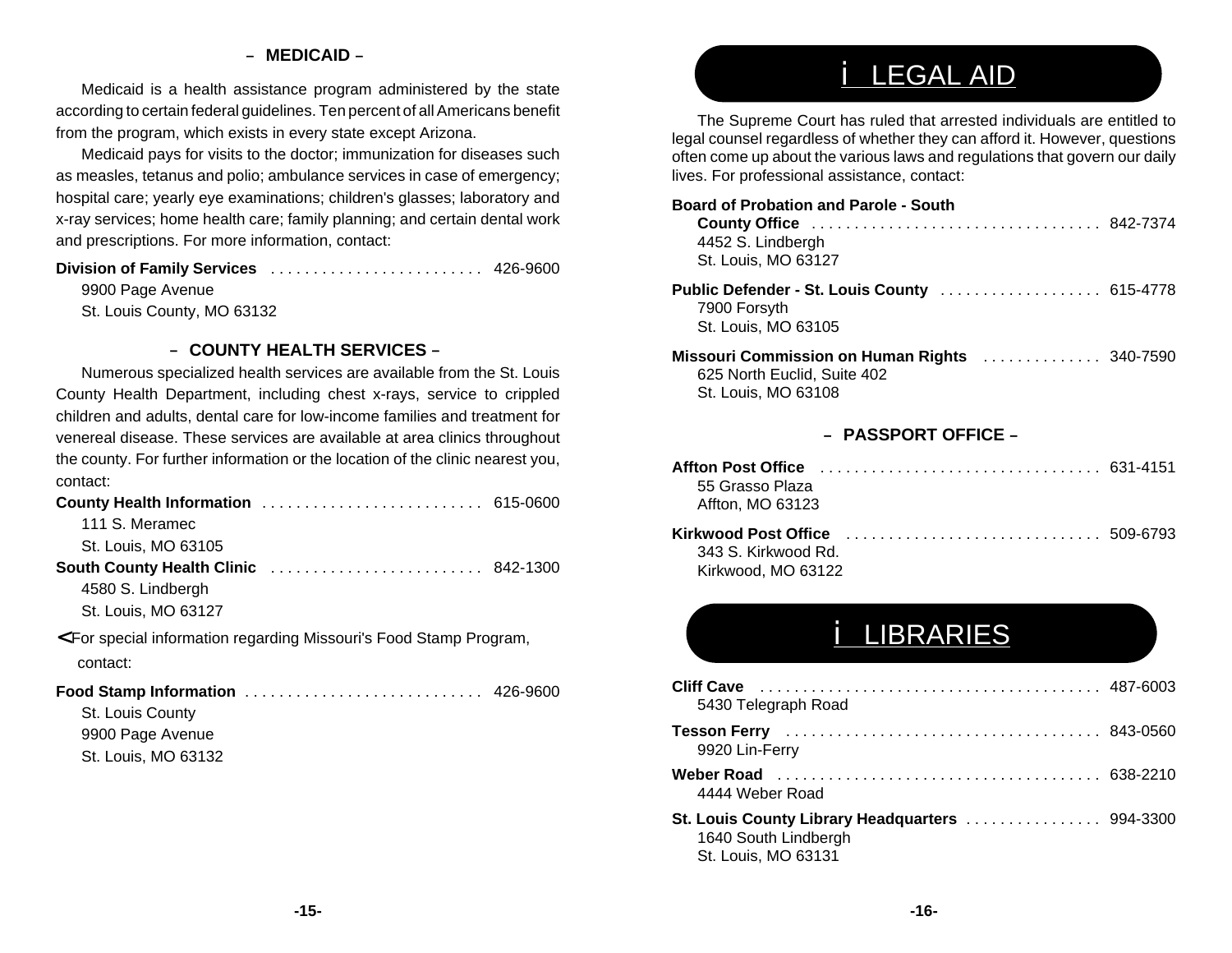# **i** TAX INFORMATION

Each year, new federal and state legislation bring changes in our tax laws. Hopefully, some of these new laws bring tax relief to most, if not all of us. In any event, they do make the task of preparing income tax returns a challenging one, if not frustrating as well. For information and assistance, contact:

| 1222 Spruce St.<br>St. Louis, MO 63101                                                                                    |  |
|---------------------------------------------------------------------------------------------------------------------------|--|
| Missouri Department of Revenue* - Income<br>3256 Laclede Sta. Rd., Ste. 101<br>St. Louis, MO 63143                        |  |
| * Also provides information concerning Senior Citizens Tax Relief.                                                        |  |
|                                                                                                                           |  |
| <b>Department of Revenue - Criminal</b><br>Investigation Bureau  877-0417<br>3250 Laclede Sta, Rd.<br>St. Louis, MO 63143 |  |
| 3256 Laclede Sta. Rd., Ste. 102<br>St. Louis, MO 63143                                                                    |  |

## – **COUNTY TAXES** –

# i **TRANSPORTATION**

For special assistance on transportation, or to obtain information about our state highways, statewide law enforcement assistance or drivers' license examinations, try the following:

| Highway Department - General Office  340-4100<br>2590 Woodlake Drive<br>Chesterfield, MO 63017 |  |
|------------------------------------------------------------------------------------------------|--|
| County Road Problems  615-1111                                                                 |  |
|                                                                                                |  |
| Bi-State Transit Information  231-2345<br>707 North 1st<br>St. Louis, MO 63102                 |  |

## – **AUTO DRIVERS LICENSES** –

| Oakville License Bureau<br>4226 Telegraph Road<br>St. Louis, MO 63129                        |                      |
|----------------------------------------------------------------------------------------------|----------------------|
| <b>Department of Revenue</b><br>4628 South Kingshighway<br>St. Louis, MO 63109               |                      |
| <b>Affton License Bureau</b><br>9503 Gravois Road<br>St. Louis, MO 63123                     |                      |
| <b>South County Bureau</b><br>18 Ronnie's Plaza<br>St. Louis, MO 63126                       |                      |
| Deer Creek License Bureau & Examinations<br>3256 Laclede Station Road<br>St. Louis, MO 63143 | 877-0407<br>877-0405 |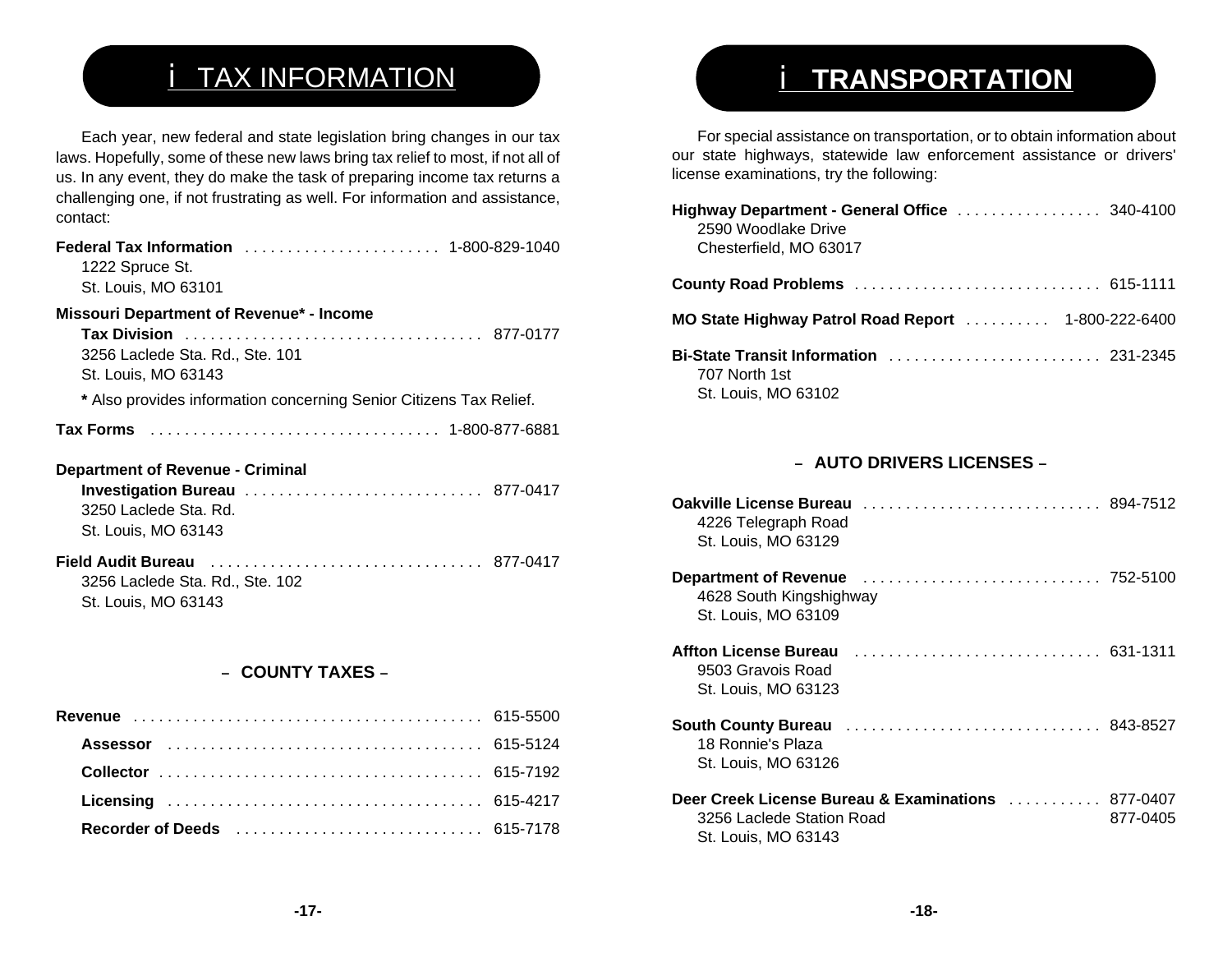# i **SCHOOL DISTRICTS**

| 8701 Mackenzie Road, Affton, MO 63123                                                                   |  |
|---------------------------------------------------------------------------------------------------------|--|
|                                                                                                         |  |
| 4530 Weber Road, St. Louis, MO 63123                                                                    |  |
|                                                                                                         |  |
| 9101 S. Broadway, St. Louis, MO 63125<br>LINDBERGH SCHOOL DISTRICT  729-2480                            |  |
| 4900 S. Lindbergh, St. Louis, MO 63126                                                                  |  |
|                                                                                                         |  |
| 3120 Lemay Ferry Road, St. Louis, MO 63125                                                              |  |
| <b>SPECIAL DISTRICT</b>                                                                                 |  |
| South County Technical School [19] [2010] [2010] South County Technical School [19] Marchants 1989-7400 |  |
| 12721 W. Watson Road, St. Louis, MO 63127                                                               |  |
|                                                                                                         |  |
| 11660 Eddie & Park Road, St. Louis, MO 63126                                                            |  |
|                                                                                                         |  |
| <b>PAROCHIAL HIGH SCHOOLS</b>                                                                           |  |
|                                                                                                         |  |
| 10230 Gravois Rd., 63123                                                                                |  |
| LUTHERAN HIGH SCHOOL SOUTH  631-1400                                                                    |  |
| 9515 Tesson Ferry Rd., 63123                                                                            |  |
|                                                                                                         |  |
| 320 E. Ripa Ave., 63125<br>PAROCHIAL ELEMENTARY SCHOOLS                                                 |  |
|                                                                                                         |  |
|                                                                                                         |  |
| 4709 Mattis Rd., 63128<br>MARY QUEEN OF THE UNIVERSE  638-2520                                          |  |
| 4220 Ripa Ave., 63125                                                                                   |  |
|                                                                                                         |  |
| 3701 Union Rd., 63125                                                                                   |  |
| <b>OUR LADY OF PROVIDENCE</b> 842-2073                                                                  |  |
| 8866 Pardee Rd., 63123                                                                                  |  |
|                                                                                                         |  |
| 6611 Christopher Dr., 63129                                                                             |  |
|                                                                                                         |  |
| 6737 Rock Hill Rd., 63123                                                                               |  |
|                                                                                                         |  |
| 317 Hoffmeister, 63125                                                                                  |  |
|                                                                                                         |  |
| 74 Kearney St., 63125                                                                                   |  |
| <b>ST. CATHERINE LABOURE</b> 843-2819                                                                   |  |
| 9750 Sappington Rd., 63128                                                                              |  |
| 4550 Telegraph Rd., 63129                                                                               |  |
|                                                                                                         |  |
| 11914 Eddie & Park Rd., 63126                                                                           |  |
|                                                                                                         |  |

| 4900 Ringer Rd., 63129                                                                                    |  |
|-----------------------------------------------------------------------------------------------------------|--|
|                                                                                                           |  |
| 618 W. Ripa, 63125                                                                                        |  |
|                                                                                                           |  |
| 800 Buckley Rd., 63125                                                                                    |  |
|                                                                                                           |  |
| 11019 Mueller Rd., 63123                                                                                  |  |
|                                                                                                           |  |
| 824 Union Rd., 63123                                                                                      |  |
|                                                                                                           |  |
| <b>ST. LOUIS COMMUNITY COLLEGE</b>                                                                        |  |
| Meramec Campus (and all and all and all and all and all and all and all and all and all and all and 47500 |  |
| 11333 Big Bend, St. Louis, MO 63122                                                                       |  |
|                                                                                                           |  |
| 3701 Will Avenue, St. Louis, MO 63125                                                                     |  |
|                                                                                                           |  |
| <b>K</b> DO YOU NEED ASSISTANCE IN SCHEDULING A                                                           |  |

#### *DO YOU NEED ASSISTANCE IN SCHEDULING A SCHOOL CLASS TOUR?*

 Call Senator Yeckel's office in Jefferson City if you would like assistance in arranging a school class tour. Arrangements can be made to tour the Conservation Department, the Highway Patrol Museum, the Governor's Mansion and the Capitol Building. The class can also observe the Senate and the House of Representatives in session.

| Please call as soon as possible as these tours fill up very early in the year. |  |
|--------------------------------------------------------------------------------|--|
|                                                                                |  |
| St. Louis Office ,,,,,,,,,,,,,,,,,,,,,,,,,,,,,,,, 314-729-0541                 |  |

## **POINTS OF INTEREST**

| <b>STATE CAPITOL TOURS</b> 573-751-4127<br>Seven days a week 8-12 and 1-4 p.m. No tours on New Year's Day,<br>Easter, Thanksgiving and Christmas.                                                                                               |
|-------------------------------------------------------------------------------------------------------------------------------------------------------------------------------------------------------------------------------------------------|
| Tuesdays and Thursdays 10 a.m. -12 noon and 1-3 p.m. No tours during<br>the months of August and December except for the traditional Christmas<br>Candlelight Tours held during the holiday season. Groups (10 or more) by<br>appointment only. |
| JEFFERSON LANDING HISTORIC SITE  573-751-3475<br>Seven days a week on the hour, 8-12 and 1-4 p.m. No tours on New<br>Year's Day, Easter, Thanksgiving and Christmas.                                                                            |
| <b>HIGHWAY PATROL SAFETY EDUCATION</b><br>Weekdays 9 a.m. to 4 p.m.                                                                                                                                                                             |
| RUNGE CONSERVATION NATURE CENTER  573-526-5544<br>Open seven days a week, 8 a.m. to 9 p.m.                                                                                                                                                      |
| Reservations are required.                                                                                                                                                                                                                      |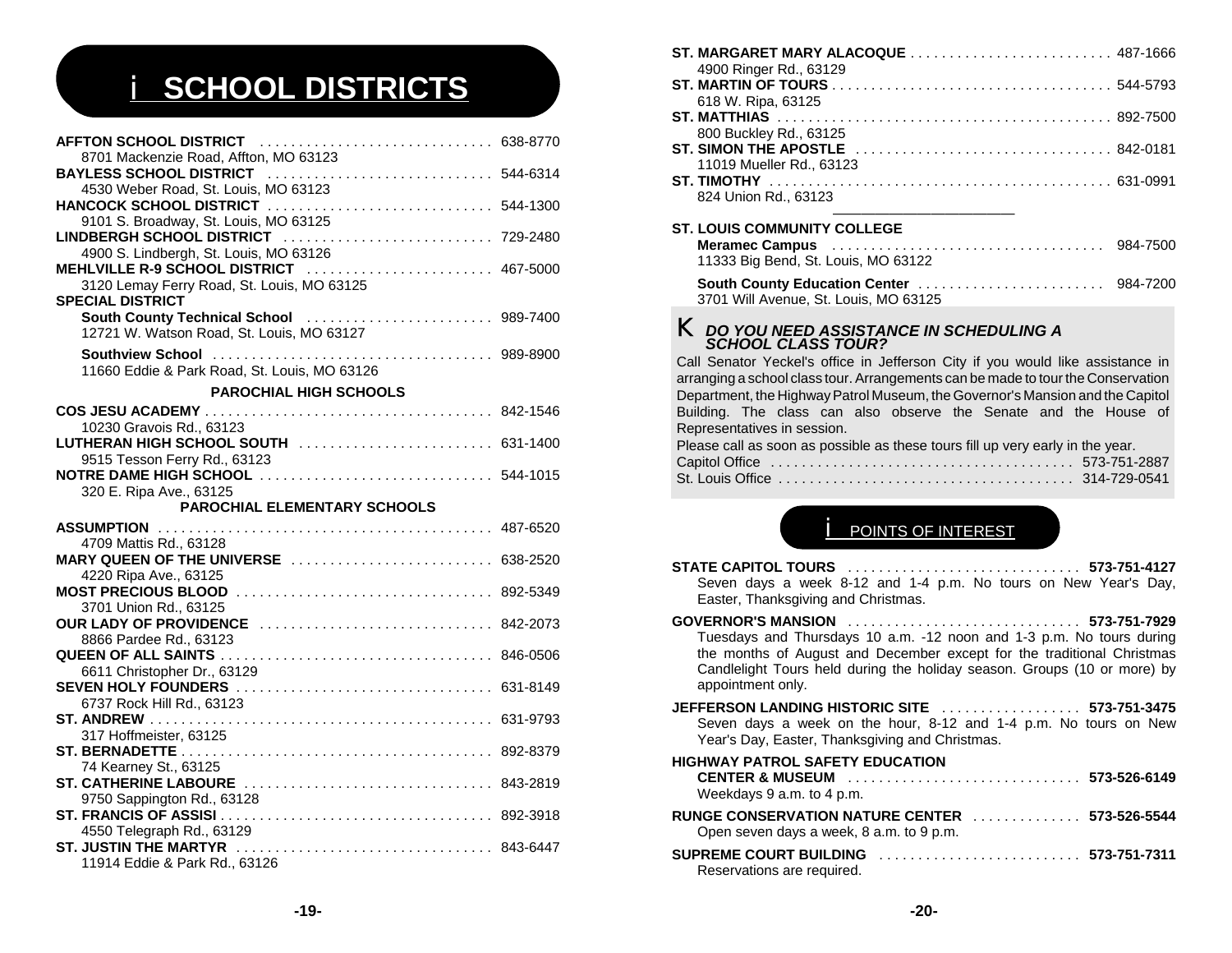

#### – **STATE TREE** –

The flowering dogwood was selected as the official state tree in 1955. When in full flower in rocky open woods, bluffs and thickets, the dogwood draws many travelers to the Ozarks. A small tree, the dogwood usually grows in light shade or at the edge of an open forest. Four white petal-like

leaves called bracts surround its tiny greenish-yellow blooms. The tree generally is in full bloom around May 1.

#### – **STATE BIRD** –

 The bluebird, which is found throughout Missouri from early spring to late fall, has been the state's official bird since 1927. The bluebird has long been a symbol for happiness and is a favorite among bird lovers for its attractive plumage and soft song.

#### – **STATE FLOWER** –

 Approved by the Missouri Legislature on March 16, 1923, the blossom of the hawthorn "crataegus" is the official floral emblem of the state. Widely known in Missouri as "red haw" or "wild haw," the hawthorn is a member of the great rose family and has a close resemblance to the apple blossom. Its clusters of white blossoms are seen in profusion in April and May.

#### – **STATE INSTRUMENT** –

The fiddle was designated the state's official musical instrument during the 1987 legislative session. It was chosen by lawmakers, because it is one of the first musical instruments brought into Missouri territory. The fiddle and the state of Missouri historically have always been in the forefront of country and folk music nationwide.



#### – **STATE SONG** –

 The graceful "Missouri Waltz" has been the state's official state song since 1949. It was arranged by Frederick Logan from a melody by John Valentine Epel with lyrics by J. R. Shannon. It first was published in 1914.



#### – **STATE SEAL** –

 The Great Seal was designed by Judge Robert William Wells, a U.S. district judge, and adopted by the state's first lawmakers on January 11, 1822. The seal is kept officially by the secretary of state and is impressed on official documents signed by the governor.

 At the right of the center is the U.S. coat-of-arms containing the bald eagle. In its claws are arrows and olive branches, signifying the power of war and peace that lies with the federal government. On the left side are a grizzly bear, remarkable for its size, strength and courage, and a silver crescent moon, which means "second son" and denotes Missouri's status as the second state formed from the Louisiana Territory.

 The inner circle is surrounded by a belt inscribed with the motto, "United we stand, divided we fall," indicating Missouri's strength as a member of the United States. The two grizzly bears on either side symbolize the state's strength and its citizens' courage. The bears stand atop a scroll bearing the state motto. Below this scroll are the Roman numerals for 1820, the year Missouri began operating as a state.

 A helmet above the center denotes state sovereignty, and the large star above, surrounded by 23 smaller stars, signifies Missouri's status as the 24th state. The cloud around the stars indicates the problems Missouri faced in becoming a state. Enclosing the entire seal is a scroll bearing the words, "The Great Seal of the State of Missouri."



#### **Numbers with the 800 prefix are Toll Free**

| Aging, Mid-East Area Agency on  636-207-1323                                                                      |
|-------------------------------------------------------------------------------------------------------------------|
|                                                                                                                   |
|                                                                                                                   |
| AMTRAK  1-800-872-7245                                                                                            |
| Arson Alert Program<br>1-800-392-7766                                                                             |
| Attorney General - Missouri  1-800-392-8222                                                                       |
|                                                                                                                   |
| Bus Schedules & Information - Bi-State  231-2345                                                                  |
| <b>Cancer Information Service/National</b><br>Cancer Institute  1-800-992-2623                                    |
| Child Abuse & Neglect Hotline<br>1-800-392-3738                                                                   |
| <b>Consumer Products Safety Comm.</b><br>1-800-638-2772                                                           |
| <b>Consumer Protection Hotline</b><br>1-800-392-8222<br>(or Trade Offense Division)                               |
| County Older Resident Programs - CORP  615-4516                                                                   |
| County Youth Programs (CYP)  615-4516                                                                             |
| Div. of Family Services Hotline  1-800-392-1261<br>(Food Stamp Information & Assistance)                          |
| Elderly Abuse & Neglect Hotline<br>1-800-392-0210<br>(Div. of Aging)                                              |
| Federal Deposit Insurance Corp.  1-800-934-3342                                                                   |
| Feed My People (and all and all and all and all and all and all and all and all and all and all and all and all a |
| (Information & Referral)                                                                                          |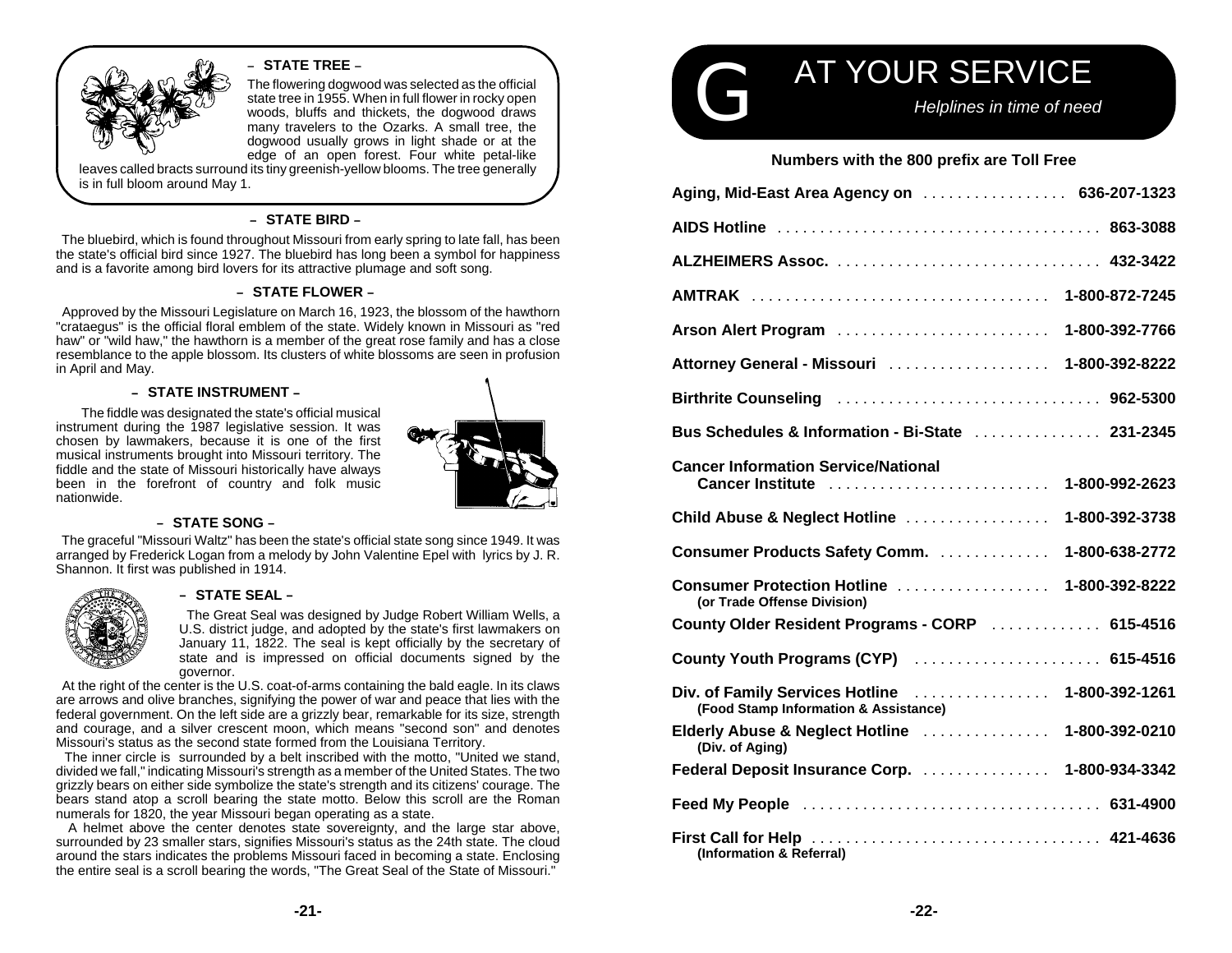| Highway Accident Emergencies  1-800-525-5555                                                   |
|------------------------------------------------------------------------------------------------|
| Housing Authority - City/County  539-6322                                                      |
| Humane Society of Missouri  647-8800                                                           |
| Insurance Hotline  1-800-726-7390<br>(Consumer Complaints)                                     |
| Legal Services, Legal Aid  534-4200                                                            |
| Medicare Information (and all contracts and all contracts and all contracts and 1-800-390-3330 |
| Metropolitan Sewer District  768-6260                                                          |
| Missouri Bar Lawyer Referral  621-6681                                                         |
| Missouri Dental Assn. Seniorcare  965-5960                                                     |
| Missouri Division of Aging  340-7300                                                           |
| Missouri Senate Hotline  1-800-884-2835                                                        |
| Natural Resources National Hotline  1-800-334-6946                                             |
| Nursing Home Ombudsman Program  918-8222                                                       |
| OATS Bus Transportation  894-7507                                                              |
| OSHA Hotline  1-800-392-7743                                                                   |
| Parental Stress Hotline  1-800-392-3738                                                        |
|                                                                                                |
| Post Office - Claims Department  436-4366                                                      |
| <b>Public Service Commission - Consumer</b><br>Hotline  1-800-392-4211                         |
| <b>Runaway/Troubled Youth National</b><br>Hotline  1-800-999-9999                              |
|                                                                                                |

# i VOTER REGISTRATION

Voting is the right and responsibility of all qualified citizens. The only requirements are that you be at least 18 years old, a U.S. citizen and that you be registered. The following is information on how to go about meeting the second requirement -- getting registered.

Upon turning 18 or moving to Missouri, anyone desiring to register to vote in the state can do so by taking valid identification to a local registration location. This must be done by the third Wednesday prior to any election in order to vote in that particular election. After registering, you're eligible to vote in any election.

To obtain a list of the registration locations nearest you, contact the St. Louis County Board of Election Commissioners at 951-0100, or check any of the following places in your neighborhood:

-- local library

- -- city hall
- -- local school district office or
- -- the county election board's service facility located at 12 Sunnen Drive, St. Louis, MO 63143 ........ 615-1800

If the need should arise for you to vote by absentee ballot, you can do so by mail, in person, or a relative or guardian may apply for you at the county election board office. Below is information to help you in this special voting process.

Absentee ballots may be obtained if a person is absent from the county on election day, ill or disabled, has religious beliefs or practices preventing voting in person, is employed by an election authority, or is in the armed forces.

Once you've applied for and received the absentee ballot, be sure to fill out all information on the envelope provided. The ballot then must be sent by mail or delivered in person to the election authority.

| <b>ABSENTEE VOTER INFORMATION</b> 615-1833 |  |
|--------------------------------------------|--|
|--------------------------------------------|--|